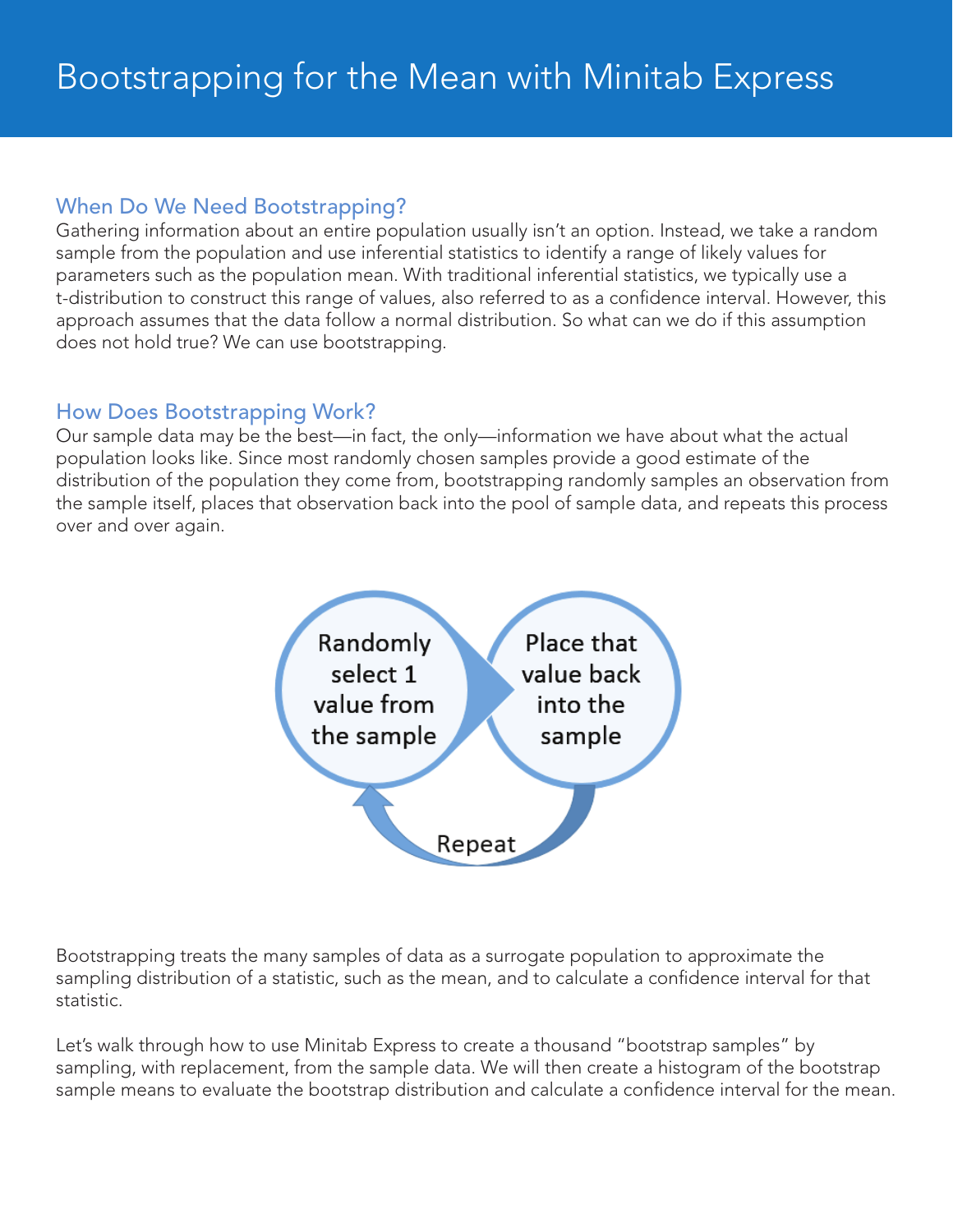# Example

We collect a sample of data from a population we know nothing about by asking 5 randomly selected college students for their birthdate. We chose a small sample size of 5 for this example so you can easily type the data into Minitab Express and follow along. Here are their ages:

### 17.17, 18.33, 21.08, 19.92, 19.58

We want to calculate a 95% confidence interval for the mean.

Using the 5 data points above, we sample with replacement (or "resample") to create 10 bootstrap samples, each of size 5—the same size as the original sample. Because we are sampling with replacement, the bootstrap samples will not be identical to the original sample. We then calculate the mean for each of the 10 bootstrap samples.

| Mean of sample 1: 18.416 | Mean of sample 6: 19.216  |  |
|--------------------------|---------------------------|--|
| Mean of sample 2: 20.248 | Mean of sample 7: 17.952  |  |
| Mean of sample 3: 19.980 | Mean of sample 8: 20.066  |  |
| Mean of sample 4: 18.434 | Mean of sample 9: 19.284  |  |
| Mean of sample 5: 20.780 | Mean of sample 10: 19.748 |  |

We created and computed means for these 10 bootstrap samples above to illustrate the resampling, but the bootstrapping method requires many more samples. We can use Minitab Express to create 1,000 bootstrap samples, each of size 5, and calculate their corresponding means.

We can then use these 1000 sample means to compute a 95% confidence interval for the population mean, using the 2.5th and 97.5th percentiles (since 97.5% - 2.5% = 95%):



The graph indicates we can be 95% confident that the population's average age is between 17.952 and 20.298 years old.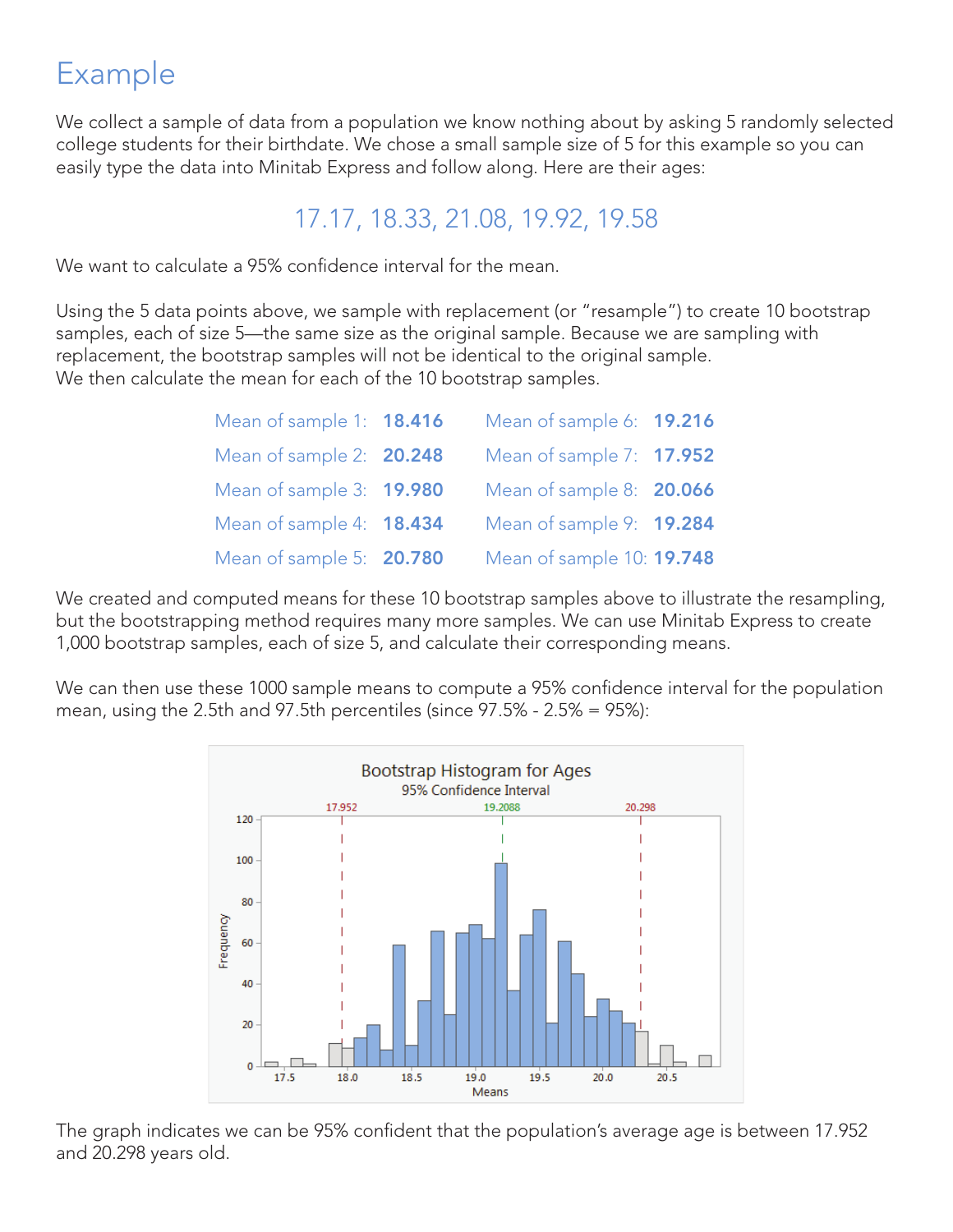## Step-by-Step in Minitab Express

Follow these steps to conduct this analysis using Minitab Express 1.5.



| C1    |
|-------|
| Ages  |
| 17.17 |
| 18.33 |
| 21.08 |
| 19.92 |
| 19.58 |



Open the bootstrapping for 1-sample mean dialog box

Mac: Statistics > Resampling > Bootstrapping for 1-Sample Mean PC: STATISTICS > Resampling > Bootstrapping > 1-Sample Mean



(Optional) Click Options and select Store sample means in a column.

(Optional) Click **Options** and for **Base**, enter 2 to randomly sample the same values as this article.